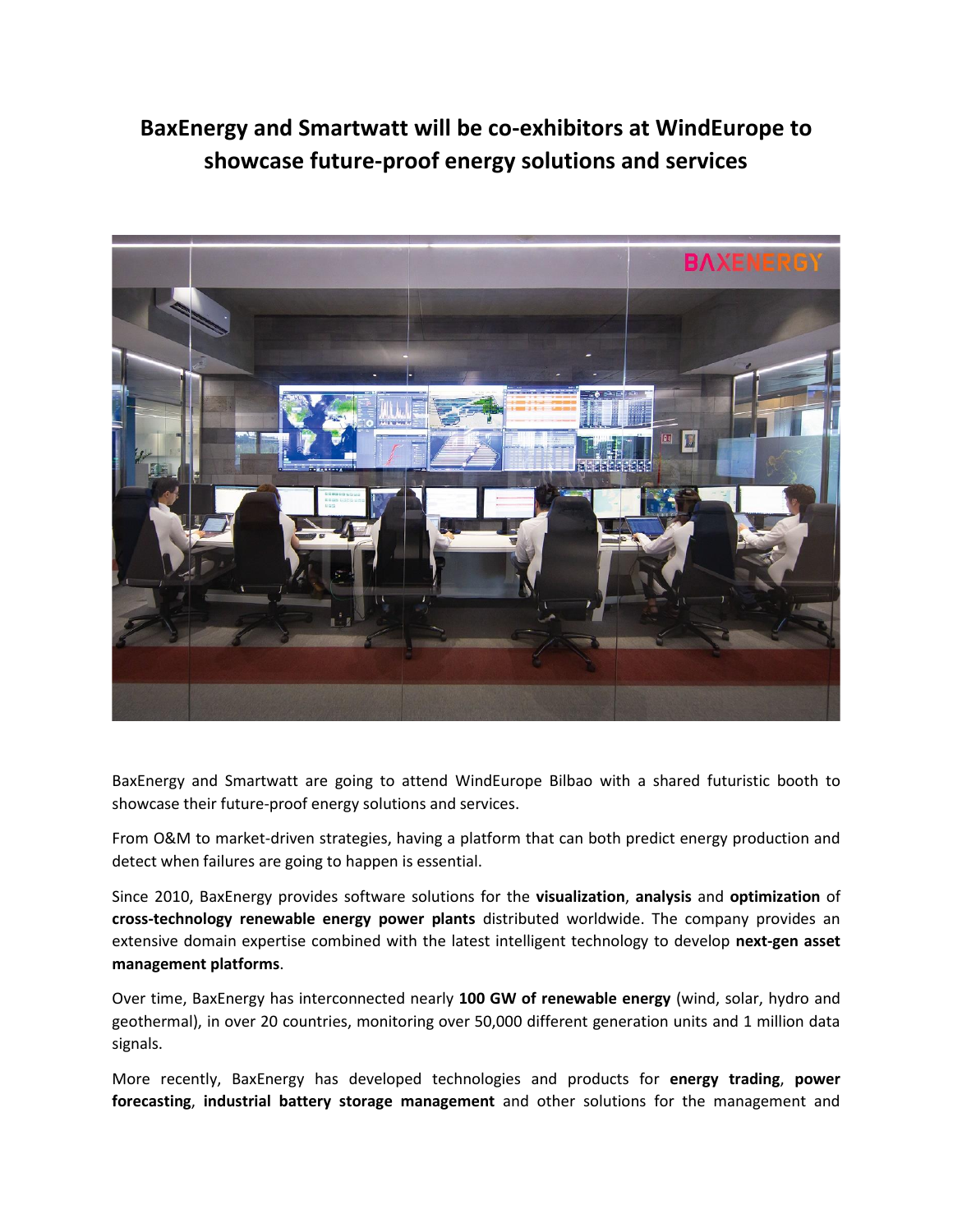monitoring of charging stations for electric vehicles. The monitoring platform, **Energy Studio Pro®**, enables its owner to fully monitor and remote-control wind, photovoltaic, hydroelectric and geothermal power plants, as well as co-generation plants, gas turbines, thermoelectric power stations, electric and hydrogen charging stations.



## **BaxEnergy & Smartwatt: optimizing assets performance through AI algorithms**

Together, we are focused on developing a set of future-proof energy solutions and services to optimize and revolutionize the way of managing energy resources.

BaxEnergy's flagship platform Energy Studio Pro® connects any device, anywhere, aggregating historical and real-time data collected across multi-technology power plants. We visualize data, analyze customized KPIs and optimize asset performance integrating our powerful features with **AI algorithm**s developed by our technology partner Smartwatt.

Smartwatt develops solutions based on **artificial intelligence**, engineering and monitoring systems to optimize energy resources, with over 12 years of experience in the global energy market.

Smartwatt develops AI algorithms starting from customers 'data, making the BaxEnergy 2nd Level SCADA a **3rd level SCADA**, unlocking the value of data and making the most out of it.